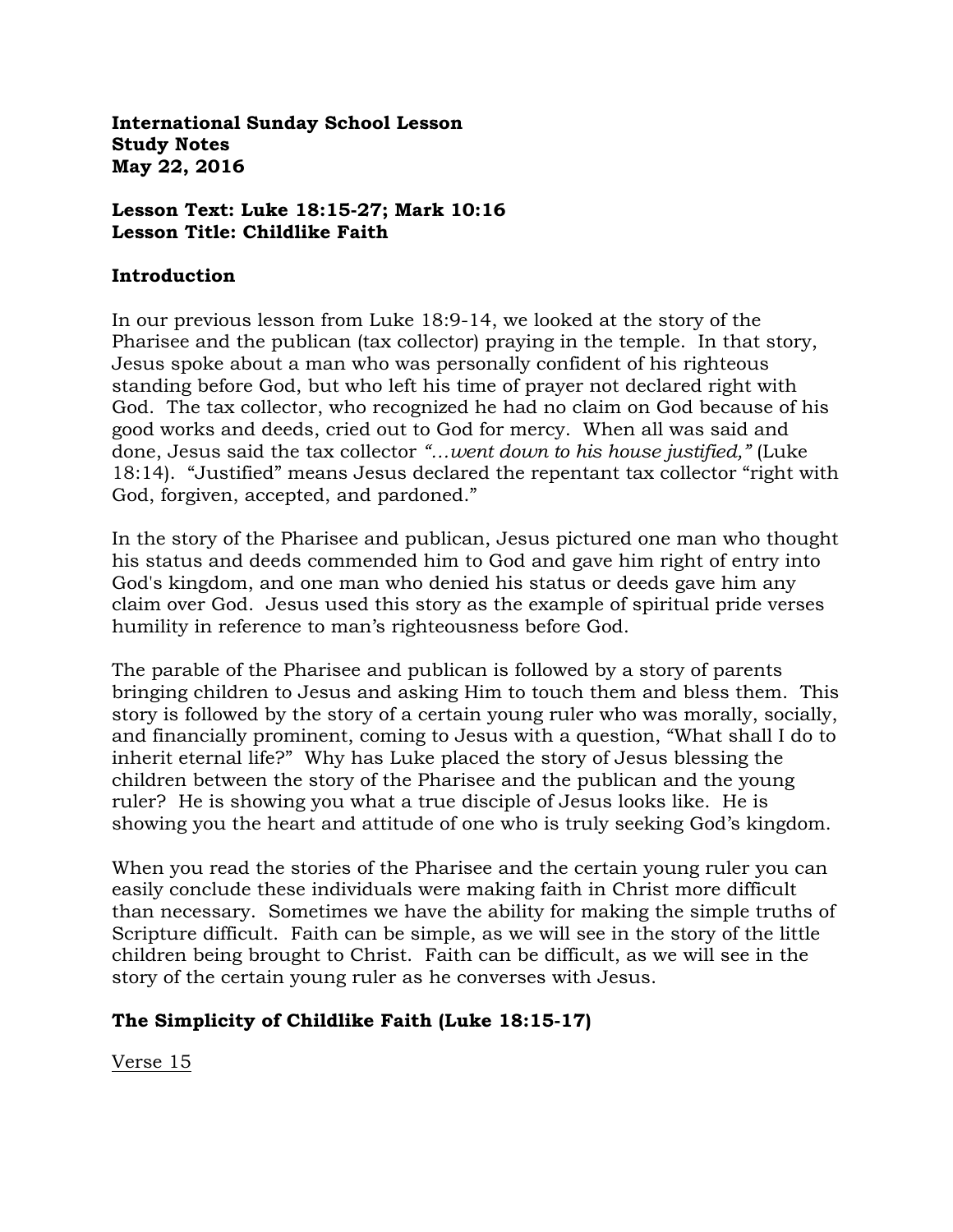"And they brought unto him also infants, that he would touch them: but when his disciples saw it, they rebuked them."

"They" refers to the parents of the "infants" or little children. The word "infants" refers to nursing babies, from birth to around two years of age. "Brought" means they continued bringing the little children over an extended period of time. The word suggests this was not a one-time occurrence. It would be logical for the parents of these little ones, who were trying to raise their children and live according to the law of God, to bring them to Jesus for a blessing. Jewish history records parents bringing their children to the rabbi or priest for a touch or a blessing. The parents are hoping Jesus will do the same.

What is important is Jesus does not rebuke the parents for following a Jewish tradition, although He does in other cases. Jesus seems to care deeply for the "infants" and is anxious to minister to them. He also knows this is a great opportunity to reveal what is in the hearts of children, His disciples, and those listening to His words.

When "his disciples saw" the parents bringing their children to Jesus, "they rebuked them." The word "rebuke" means they issued a "strong rebuke" or "forbid" the parents. You can somewhat understand the rational of the disciples. They are thinking Jesus has more important things to do than bless children all day. The problem here is the "disciples" sound like the Pharisees, which had no allowance for children in their religious world. Theology and righteousness were adult subjects where children were not welcome. So the disciples strongly protested the actions of the parents.

# Verse 16

"But Jesus called them unto him, and said, Suffer little children to come unto me, and forbid them not: for of such is the kingdom of God."

Jesus responded quickly to the actions of His disciples. First, He "called" the parents to keep bringing the children. He "called them unto him" means He summoned the parents to continue bringing the children in spite of what His disciples had said. "Called" is a word of authority. Jesus' word always has authority over what men think or say. Second, Mark says, *"But when Jesus saw it, he was much displeased…"* (Mark 10:14). Preventing innocent little children from coming to Him angered our Lord. He was overflowing with righteous anger. The Pharisees and the disciples were completely out of touch with our Lord's heart. Third, Jesus said to the Pharisees and His disciples, "Suffer little children to come unto me, and forbid them not…" or, "Allow them to come to Me, and do not hinder them."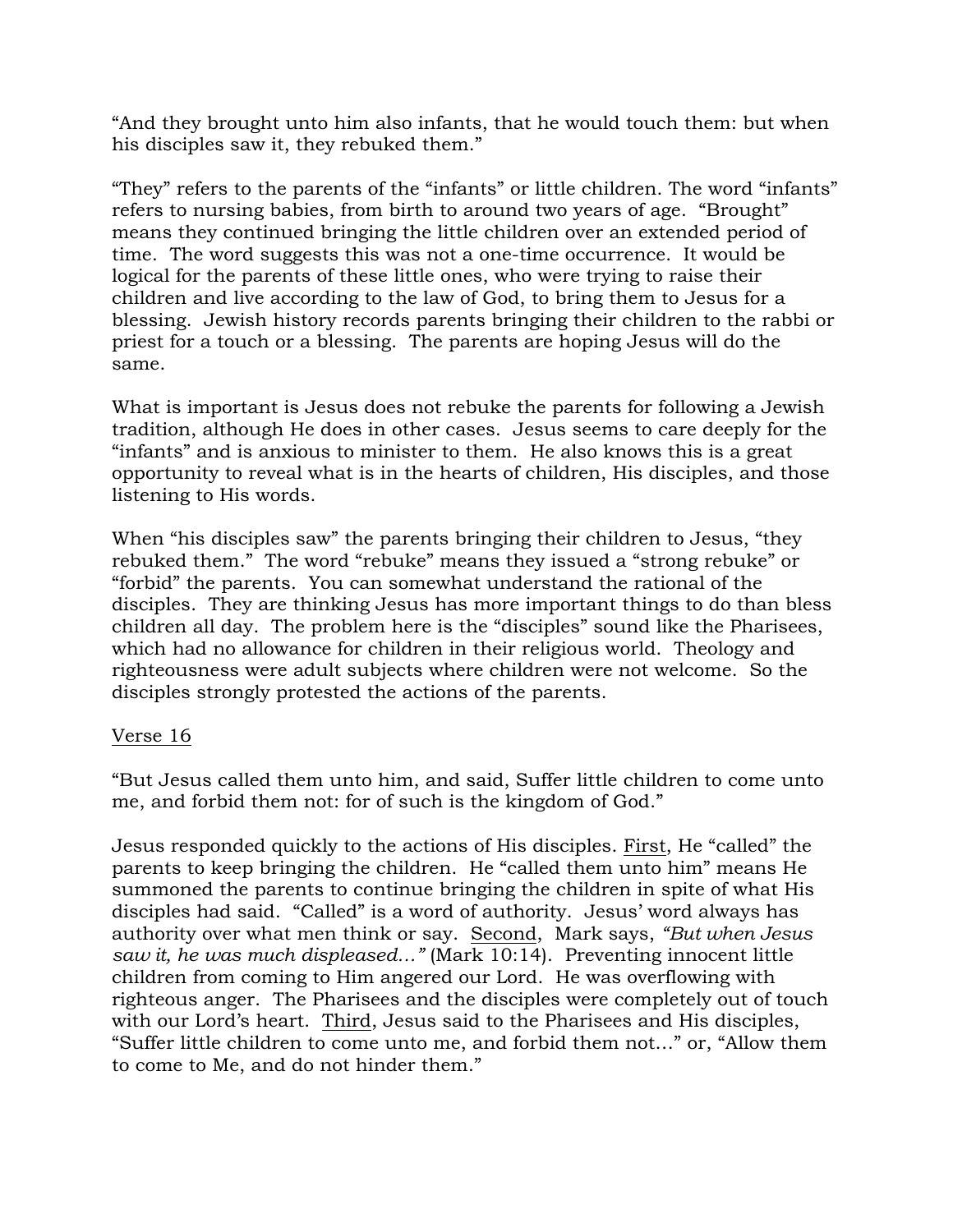Jesus uses the word "children" when He responds to the actions of His disciples. "Children" is from a different Greek word than "infant." "Children" means those beyond nursing years. Jesus extends the truth of what he is teaching beyond just the newborn and nursing age children. He forbids anyone from ever hindering "children" of any age from coming to Him. Why? Because "…for of such is the kingdom of God."

"For of such is the kingdom of God" means the attitude and innocence of these little children demonstrate what it takes to be a part of God's kingdom. The "kingdom of God" belongs to innocent humble people who have no merits of their own. Little children have no status or position in life whereby to claim access into God's kingdom. Children are not those who do, they are those who are done for. You do not enter God's kingdom based on what you do.

"Of such" means "those like these children." Those who have no standing, no merits or deeds of their own, they are welcome to come to God's kingdom through Jesus Christ. Jesus is using the "children" as a model for the way you enter into God's kingdom because the Pharisees and the certain young ruler thought it was about who they were and what they had done.

The "kingdom of God" is where God rules. God will only rule in the heart of those who have come to Christ by simple faith and trust. Meaning their motives, ambitions, and desires are pure. Jesus invites those to Himself, who cannot merit anything, to gain the kingdom. Jesus said, *"Whosoever therefore shall humble himself as this little child, the same is greatest in the kingdom of heaven"* (Matthew 18:4).

# Verse 17

"Verily I say unto you, Whosoever shall not receive the kingdom of God as a little child shall in no wise enter therein."

"Verily" means truly. "Whosoever" means Pharisees, publicans, disciples, parents, children, or anyone born in this world. "Receive" means "accept" or "take." The Lord states the "kingdom of God" belongs to "Whosoever" comes lowly and humbly to the Lord. If you come any other way except "as a little child," you will "in no wise enter therein."

# **The Difficulty of Childlike Faith (Luke 18:18-27)**

The coming of "a certain ruler" and his question to Jesus, "Good Master, what shall I do to inherit eternal life" is not something that just happened. It is a vital part of everything Jesus was teaching. The story of the Pharisee and the publican as well as the story of the children and the kingdom of God prepares us for this powerful encounter between Jesus and the young ruler. It shows us the difficulty of possessing childlike faith.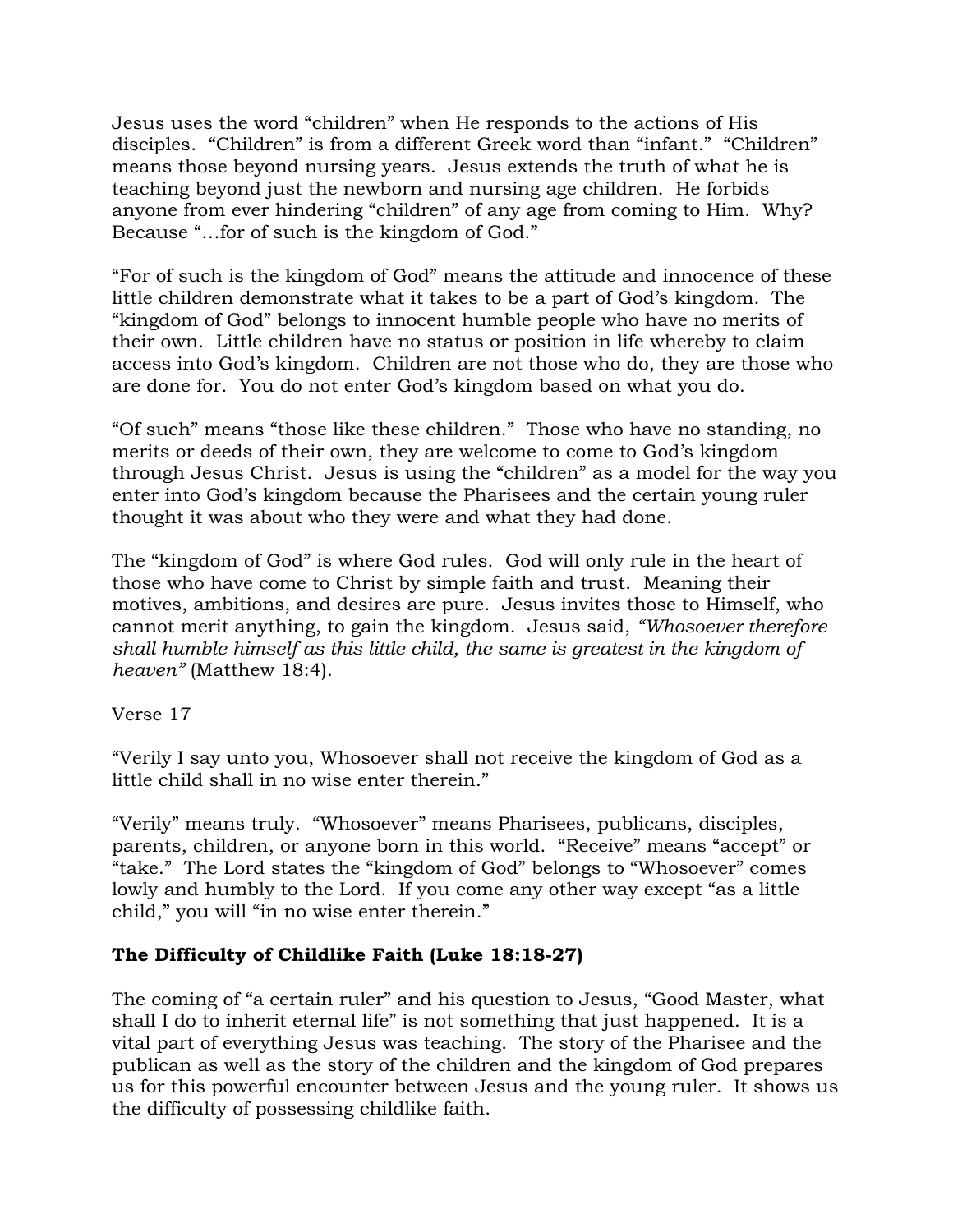### Verse 18

"And a certain ruler asked him, saying, Good Master, what shall I do to inherit eternal life?"

Luke tells us this man was a "ruler." "Ruler" is the Greek word *archon* {ar-kone} which meant he was possibly a member of the Sanhedrin. The Sanhedrin was considered the Supreme Court in Judaism. Mark leaves the personal identity of this man anonymous so each of us can identify with him.

Mark tells us the young man came *"running"* and *"kneeled"* before Jesus (Mark 10:17). By *"kneeling"* he would have exposed himself to the ridicule of his peers who were always watching Jesus. His coming and question are legitimate. On the surface he seems to have humility. In fact, his humility is unparalleled by any other Jew in Scripture. He seems to possess a childlike faith.

The question from the young ruler reveals much about his purpose in coming to Jesus and his perception of Jesus. He asked, "Good Master, what shall I do to inherit eternal life?" He called our Lord, "Good Master" or, "Good Teacher." No one else in the gospels addressed our Lord with these words. New Testament Rabbi's refused to call each other "Good Teacher." However, they did require their students to address them as "Good Teacher." The words "Good Master" or "Good Teacher" to a Rabbi were words reserved for God alone.

When this young man said, "Good Master," he had a discernment of the character and nature of Jesus that no one else demonstrated short of Simon Peter and the inner circle of the disciples. By addressing Jesus as "Good Master," the young ruler is saying, "Jesus, I respect You. I think You are the kind of person who deserves to be asked a serious question like this."

The young ruler wants to know what he needs to "do" to have "eternal life," or the kind of life that lasts forever. He obviously believes there is a God and there is life beyond the grave. He seems to be asking the million dollar question. It would be great to have a total stranger walk up to you and ask, "What shall I do to inherit eternal life?" It seems there is no way this young man will miss eternal life. He is kneeling before Jesus. He is humble. He is seeking. He seems to be willing. But the little word "do" is casting a shadow over this entire scene. Jesus addresses the "do" in his answer.

#### Verse 19-20

"And Jesus said unto him, Why callest thou me good? none is good, save one, that is, God. Thou knowest the commandments, Do not commit adultery, Do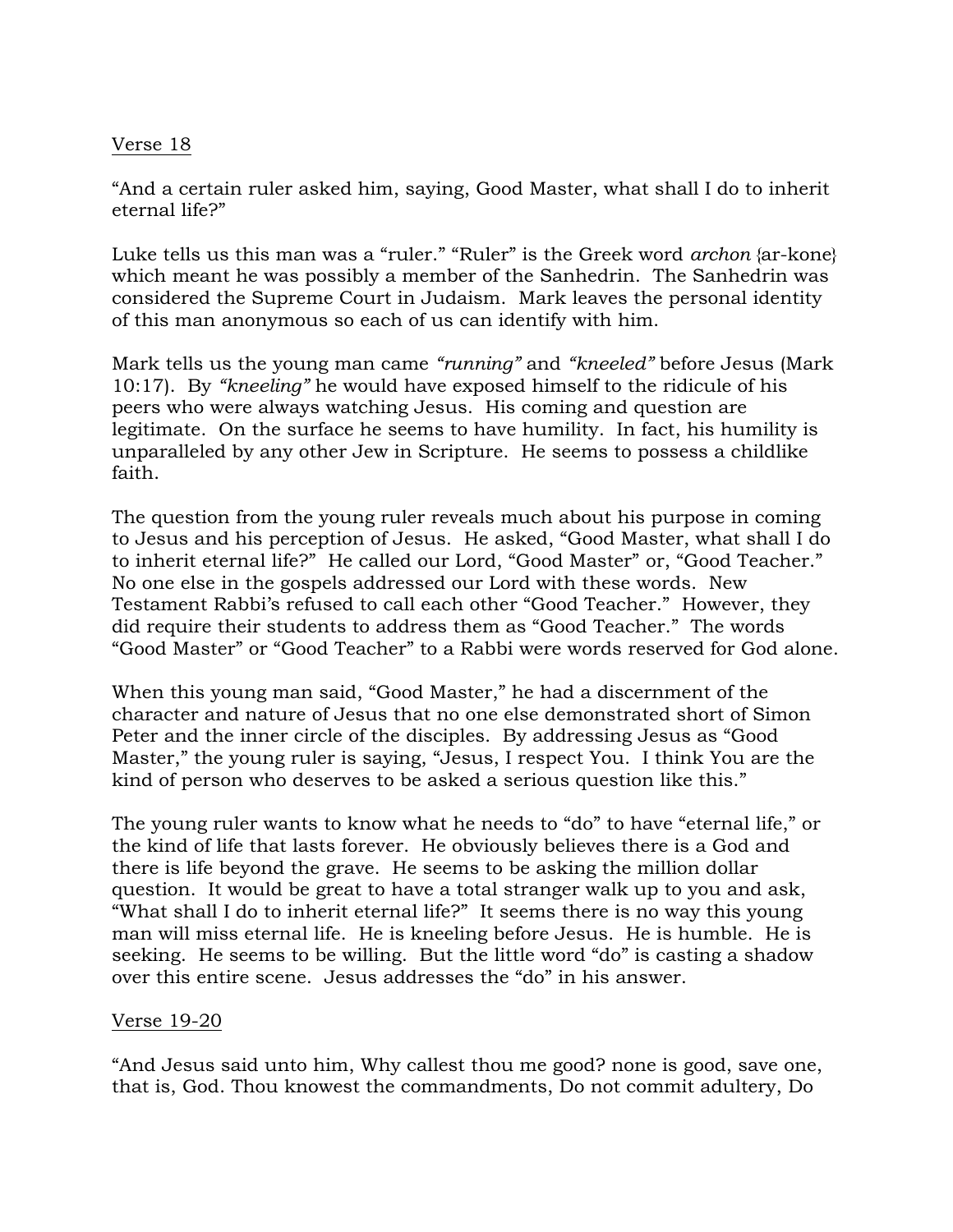not kill, Do not steal, Do not bear false witness, Honour thy father and thy mother."

Jesus answered the young man immediately with His own question, "Why callest thou me good? none is good, save one, that is, God." Why would He answer the young man that way? What He is saying is, "Why do you call Me good when you know that no one is good except God alone, unless you intend by calling Me 'good' to connect Me with God? Are you saying or prepared to say I am from God?" This is the implication of what the young man just said. If he acknowledged Jesus was from God and truly believed that, then he should be eager to do whatever Jesus tells him to do.

The next thing Jesus says is, "Thou knowest the commandments…" and He mentions five of them. The commandments Jesus gives him are from the second half of the Ten Commandments, the half that has to do with human relationships.

## Verse 21

"And he said, All these have I kept from my youth up."

With clarity of voice and honesty of heart the young man answered, "All these have I kept from my youth up." What has Jesus just drawn out of the man? He has shown him, and us, an evaluation of his life. The young ruler believes himself to be a good person; he is a commandment keeper; he is the kind of person who is worthy to inherit eternal life in his own eyes and the eyes of many others. This is a man who is confident in his own moral character to cause him to stand before God and inherit eternal life.

The young ruler was simply confessing what he had not done and the kind of man he was. The ironic thing here is if this young ruler had actually obeyed the law of God, the law should have given him eternal life. But it had not.

#### Verse 22

"Now when Jesus heard these things, he said unto him, Yet lackest thou one thing: sell all that thou hast, and distribute unto the poor, and thou shalt have treasure in heaven: and come, follow me."

Our Lord answers this young man with a reply that has raised as many questions as it has provided answers. Part of the difficulty of our understanding Jesus' answer is that we just read over it without stopping and listening to what Jesus is saying. Jesus' answer has often been interpreted as a passage that says rich people cannot go to heaven. But that is not the heart of this text. The heart of the text is the comparison between the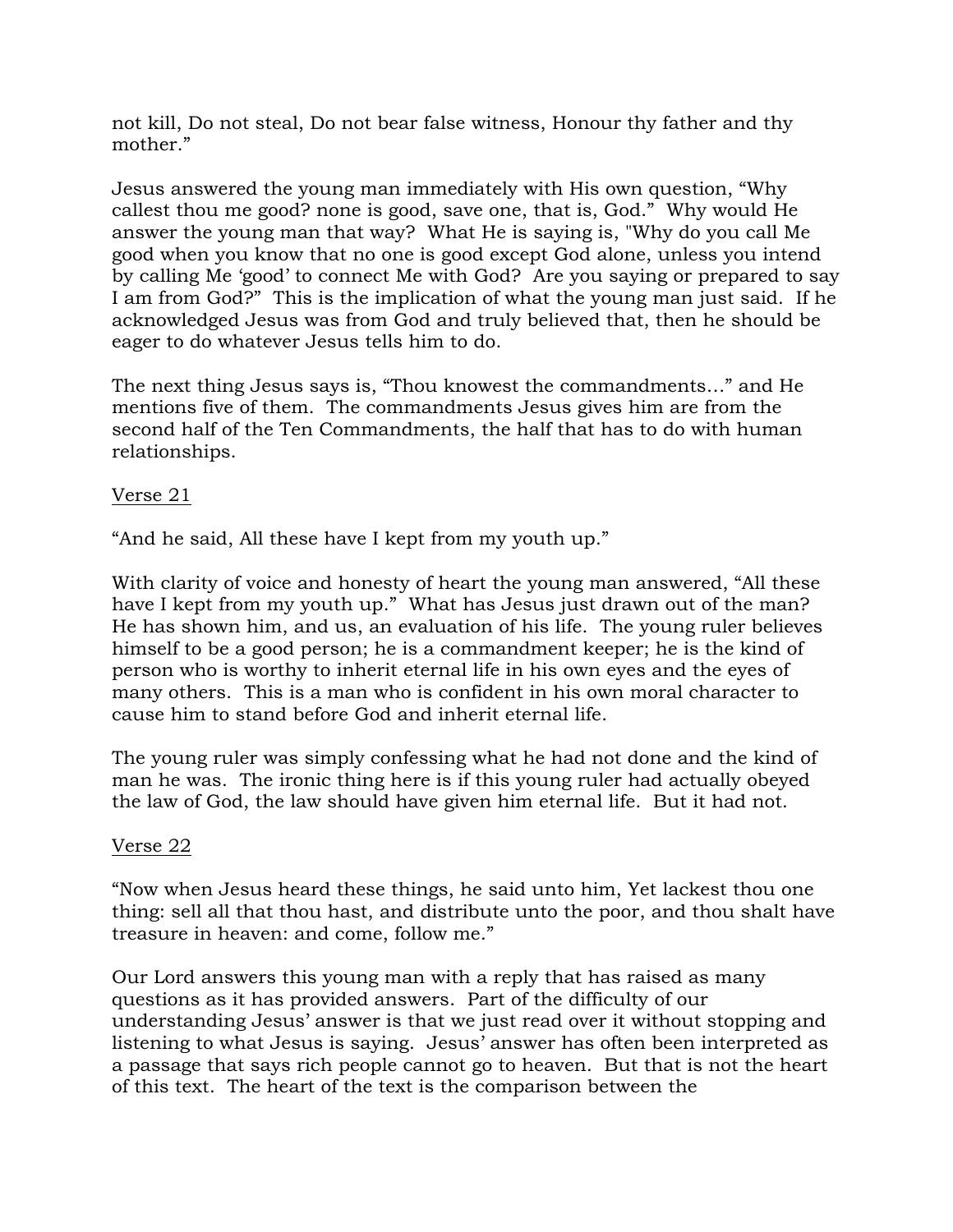*commandments* in verse 20 and the *imperatives* in verse 22. Jesus tells the young ruler to "sell all, distribute unto the poor, and come, follow me."

Like the young ruler, most of us can handle these first two imperatives, at least to some degree. This young man did not lack charity. He, like most of us, was able to "do" the social things that cause us to appear to love the Lord and our fellow man. But when it came to the third imperative, "come, follow me," he was missing something essential. The "one thing" this man "lacked" was his inability to deal with the stuff of life that would enable him to "come, follow Jesus."

The "one thing" this man "lacked" and every person lacks who will not know eternal life is disobedience to the last of these imperatives. Jesus is showing this young man that in his heart he is an idolater. He worships his stuff. He worships his property and possessions. Jesus has just issued his own evaluation of the young man and it is not good.

# Verse 23

"And when he heard this, he was very sorrowful: for he was very rich."

"Sorrowful" means "grieved." When is the last time you heard someone grieve because they "was very rich?" This young man has been confronted with the truth that he cannot inherit eternal life by the stuff he has. You see, the little children had nothing to bring. They had no possessions or merits. Jesus said, "…for of such is the kingdom of God" (verse 16).

The young ruler stands in contrast to everything Jesus taught about eternal life. The ruler loves his belongings and cannot let go of it. So the things he loves the most are going to plunge him into a Christless eternity.

#### Verse 24-25

"And when Jesus saw that he was very sorrowful, he said, How hardly shall they that have riches enter into the kingdom of God! For it is easier for a camel to go through a needle's eye, than for a rich man to enter into the kingdom of God."

With sadness, Jesus looks at this young man and says, "How hardly shall they that have riches enter into the kingdom of God!" Is Jesus saying rich people cannot be saved? No. He is saying it is much easier to trust in what you have and what you do compared to trusting Christ and what He has done for you.

In fact, "it is easier for a camel to go through a needle's eye, than for a rich man to enter into the kingdom of God." Jesus is not talking about a small gate in the city of Jerusalem when He says, "a needle's eye." He is talking literally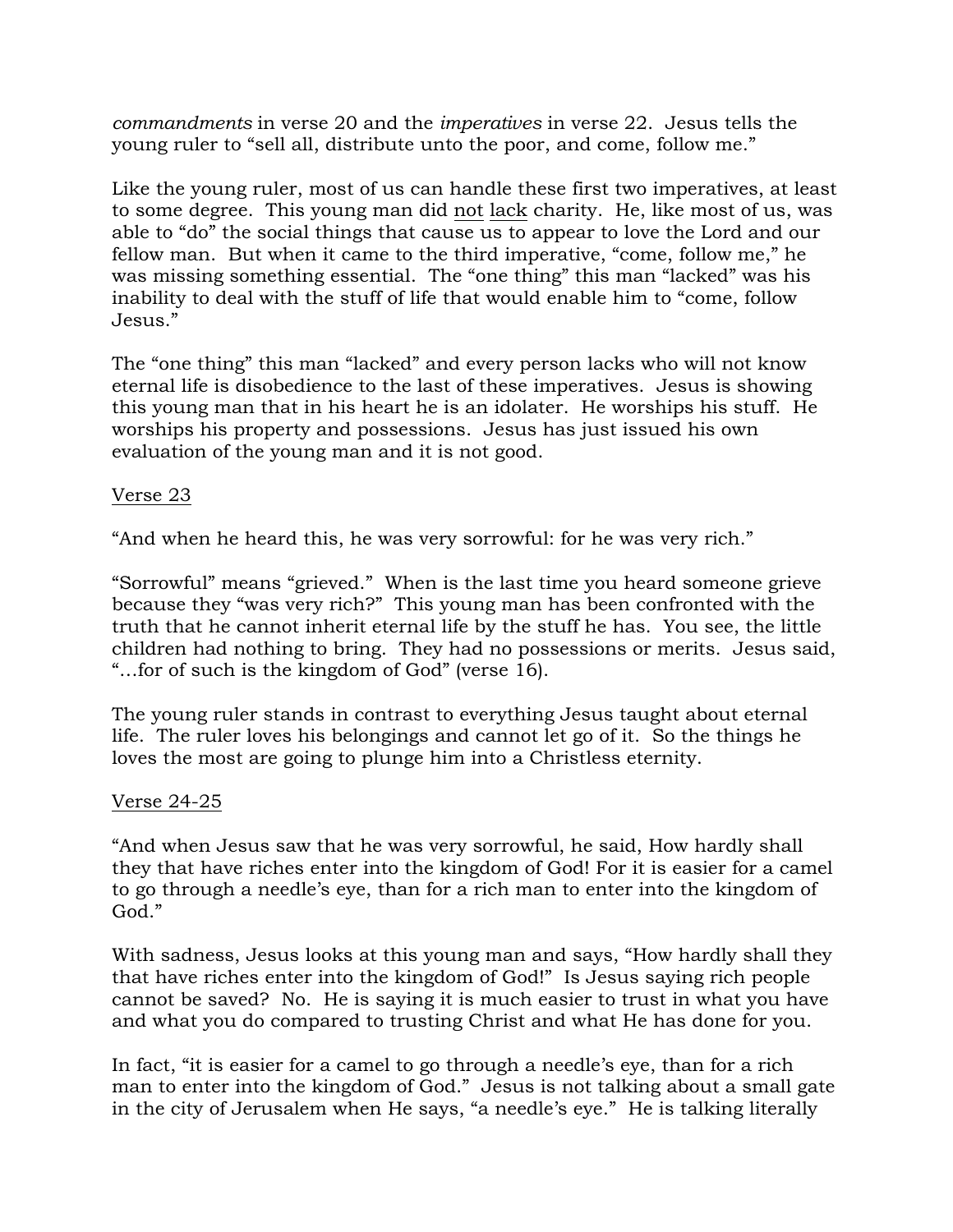about a "needle's eye" that is almost impossible to thread. He is saying it is impossible to enter God's kingdom and be saved apart from childlike faith and saving grace.

## Verse 26

"And they that heard it said, Who then can be saved?"

Those listening to Jesus are shell-shocked. If a man like the young ruler cannot be saved, who can? He is moral. He is charitable. He is seeking. He is kneeling. If he cannot be saved, who can?

## Verse 27

"And he said, The things which are impossible with men are possible with God."

Jesus' answer is simple and straightforward. It is "impossible" for any man to be saved because of who he is and what he possesses. Sinful man cannot change his own heart. This young ruler did not have the power within himself to lay aside his riches and follow Jesus. Neither do you. Jesus said, "It is impossible."

The good news is, what is "impossible" with man is "possible with God." When sinners like the young ruler come to Jesus in the same manner as the little children, things can change. You cannot push camels through needle's eyes. You cannot train sinners to have childlike faith. It cannot be done! Only the saving grace of God can change the sinful heart of man. No one becomes a Christian by his own will alone. But with "God," all things are "possible!"

# **The Intimacy of Childlike Faith (Mark 10:16)**

#### Verse 16

"And he took them up in his arms, put his hands upon them, and blessed them."

Mark records this beautiful event of intimacy and security concerning the "little children." Jesus "took them" individually and "put his hands upon them." These are intimate words. The words "his arms" and "his hands" indicate both "arms" and both "hands" were upon the children. Both hands and arms were embracing them in security and love.

He then "blessed them." We do not know exactly what this "blessing" was, but the Greek form of the word means it was intense and passionate as He looked